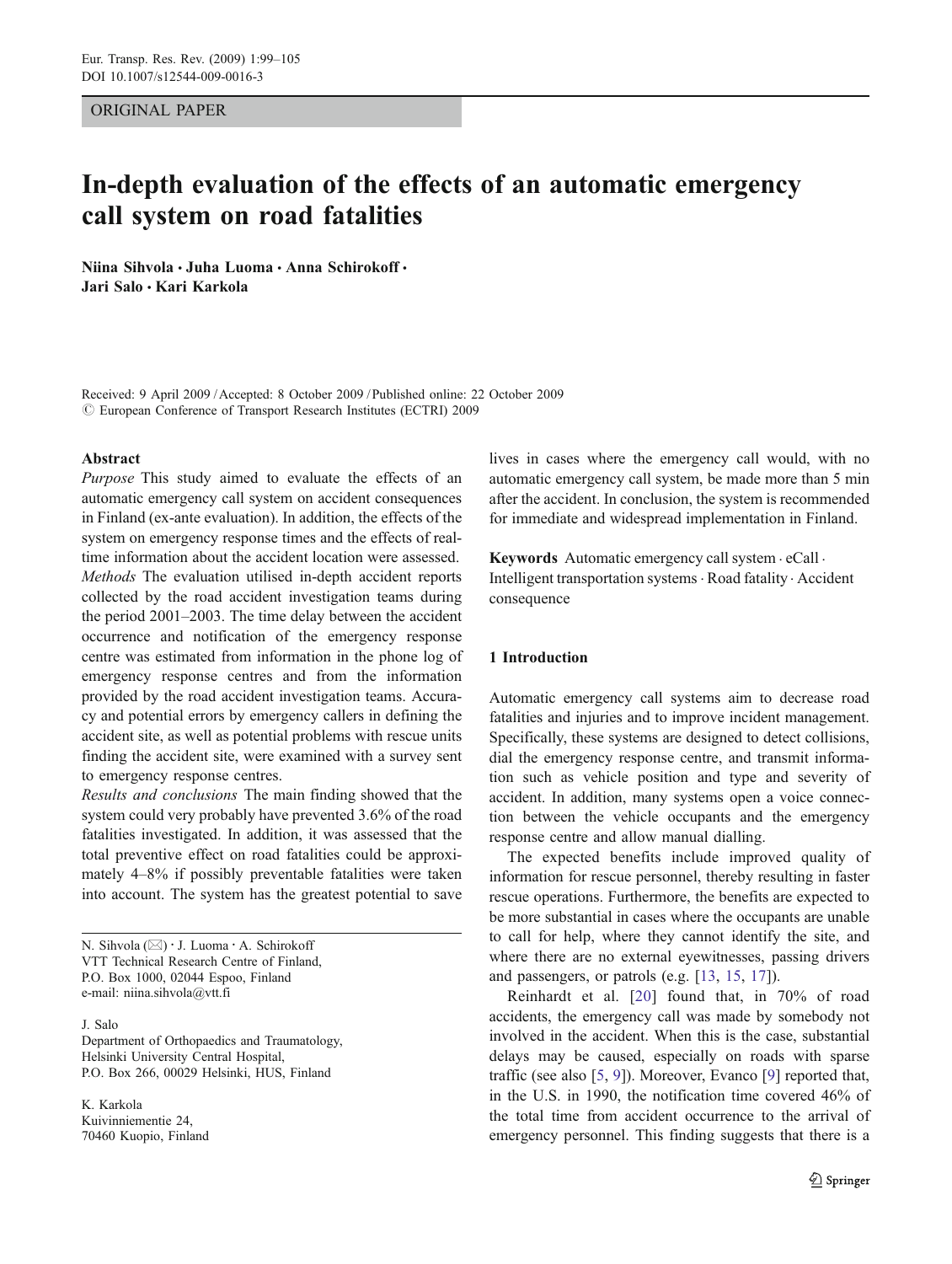lot of room for improvement in emergency call systems, although the fact that cell-phone density is currently much higher in many countries than in the 1990s may already have shortened the notification time.

The first minutes are the most critical for recovery and severity of injuries. Earlier studies show that approximately 50% of fatalities occur within minutes, 30% within a couple of hours and 20% during the following days and weeks [\[2](#page-6-0), [6,](#page-6-0) [17\]](#page-6-0). For example, Feero et al. [\[10\]](#page-6-0) investigated whether outof-hospital emergency medical service time intervals are associated with unexpected survival and death in cases of urban major trauma. The results suggested that a short overall out-of-hospital time interval may positively affect patient survival in the case of selected urban major trauma patients.

The effects of automatic emergency systems on delays, road fatalities and incident management have been investigated in many countries. For example, Lindholm [[18\]](#page-6-0) reported (on the basis of data collected in the 1990s) an almost 50% rescue time improvement in rural areas, with a net gain of almost 10 min. The largest time reduction was found in the communication between the vehicle and emergency call centre, but also a decrease in the time taken to detect and locate the accident was identified.

It has been estimated that the effects of the automatic emergency systems on the number of road fatalities range from 2 to 15% in Europe: 2–4% in Sweden [[4\]](#page-6-0), 2% in Great Britain, 5% in Germany, 7% in the Netherlands [\[14\]](#page-6-0) and 5– 15% in 25 member states of the European Union [[1,](#page-5-0) [7](#page-6-0), [14\]](#page-6-0). In the U.S. the estimates range from  $1\%$  to  $6\%$  [\[3,](#page-6-0) [5,](#page-6-0) [16,](#page-6-0) [17\]](#page-6-0).

In addition, 3–15% of severe injuries could be reduced to slight injuries [\[1](#page-5-0), [4](#page-6-0), [14](#page-6-0)]. For slight injuries, no positive effect of eCall was foreseen [\[1](#page-5-0), [4,](#page-6-0) [14\]](#page-6-0). In addition to direct safety effects, the automatic emergency call system is expected to improve incident management, which might result in avoiding further accidents and congestion [\[1](#page-5-0)].

Given the relatively large range of the effect estimates of earlier European studies, this study aimed to evaluate the effects of an automatic emergency call system on accident consequences in Finland (ex-ante evaluation). The evaluation concerned a particular system entitled eCall that has been defined as follows [\[8](#page-6-0)]: "The in-vehicle eCall is an emergency call generated either manually by vehicle occupants or automatically via activation of in-vehicle sensors. When activated, the in-vehicle eCall system will establish a voice connection directly with the relevant PSAP (Public Safety Answering Point), this being either a public or a private eCall centre operating under the regulation and/or authorisation of a public body. At the same time, a minimum set of incident data (MSD) will be sent to the eCall operator receiving the voice call." The MSD includes for instance vehicle location information, time stamp, Vehicle Identification Number (VIN), and other relevant information.

The study aimed to provide an estimate based on local circumstances, such as accident profile, rescue operation procedures etc. Specifically, it is assumed that the profile of fatal road accidents in Finland might emphasise the benefits of the eCall system, because 71% of the accidents that included one or more motor vehicles in the period 2001–2003 occurred in rural areas, while the proportion of single-vehicle accidents was 41% [[12\]](#page-6-0). An even more important motivation for the evaluation was the possibility of utilising in-depth accident reports collected by road accident investigation teams. While earlier studies were based on various statistical models and accident databases, this study was designed to conduct an indepth evaluation of each fatal road accident that recently occurred in Finland. In addition to the evaluation of potential safety effects, we assessed the effects of the system on emergency response times and the effects of real-time information about the accident location.

Based on the basic functions of the eCall system, it was assumed that faster accident notification and improved location information (1) decrease the number of traffic fatalities (and severity of injuries in general) and (2) improve incident management. In addition, it was assumed that the system does not reduce the total number of accidents, except for a minor potential effect from avoided secondary accidents.

## 2 Method

#### 2.1 Delays

The principles of the Finnish rescue operation are as follows: The main participating authorities in road accidents include emergency response centres, rescue service providers and police. In addition, private towing service providers are involved in the rescue operation, as well as the Road Administration's Traffic Information Centre, which collects and conveys information via media to other drivers. Emergency calls are received by an operator in the local emergency response centre. If the caller cannot identify his or her location, the emergency centres currently receive an approximate location of the cellular phone based on the closest tower. Because the accuracy of the location information depends on the density of towers, the location information ranges from tens of metres in urban areas to kilometres in sparsely populated rural areas.

Firstly, the operator assesses the urgency of the case. If the call is assumed to concern a major accident or people are injured, the rescue operation is launched. The operator aims to identify the location of the accident and the number of injured persons. Secondly, on the basis of the received accident information, the required number and quality of rescue units are sent to the site. The first rescue unit is usually alerted within 30–180 s of the start of the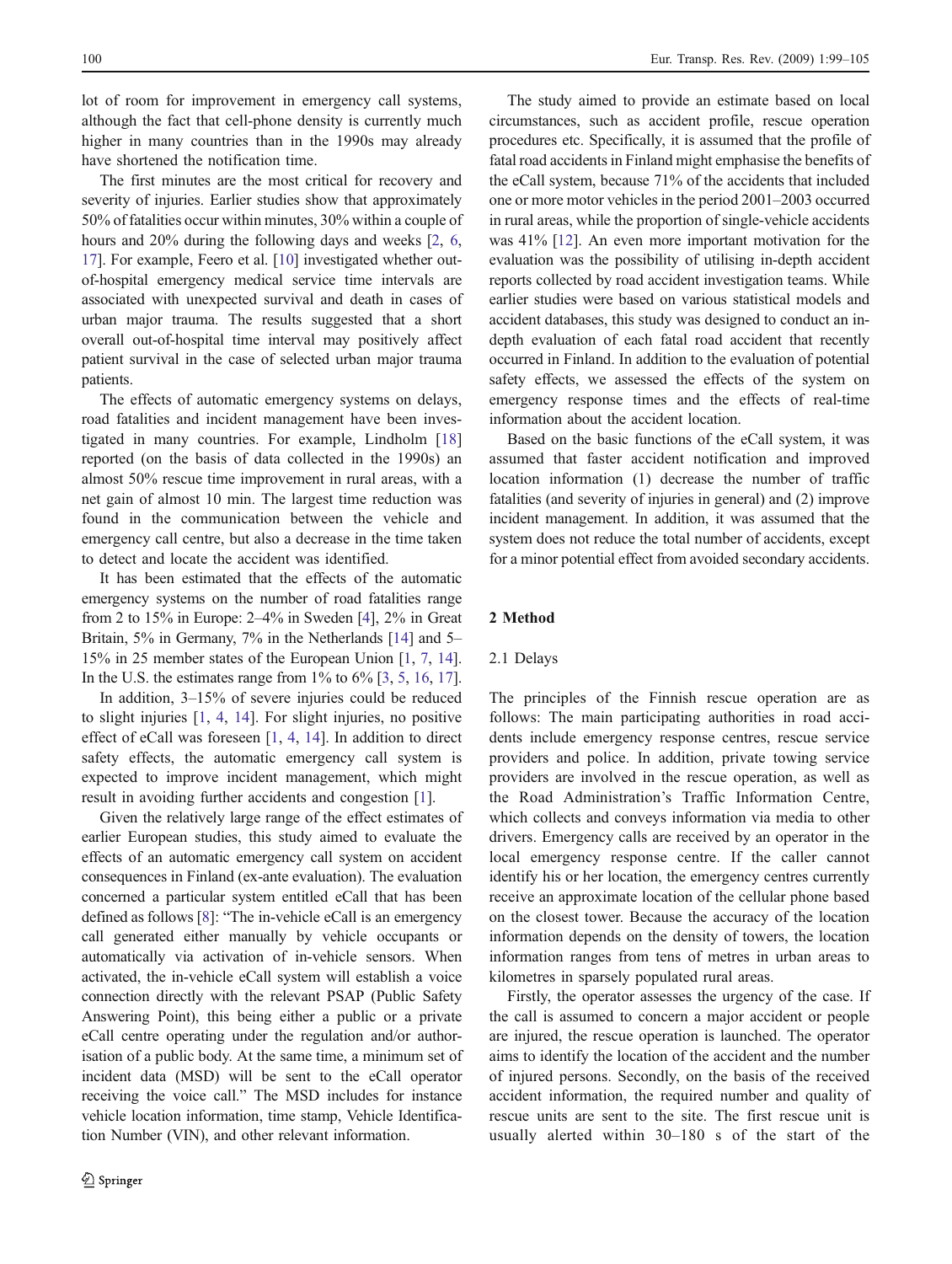emergency call. The rescue units are expected to leave within 1 min of being alerted.

The time delay between the accident occurrence and notification of the emergency response centre was estimated from information in the phone log of the emergency response centres and from the information provided by the road accident investigation teams (see below).

## 2.2 Accidents

The estimated number of fatalities that could be avoided using the eCall system was based on case reports made by road accident investigation teams in 2001–2003, with almost maximum penetration level of the cellular phone density. The teams investigate each fatal road accident in Finland that results in death within 3 days. The reports include information such as the following [\[11\]](#page-6-0): a detailed description of the event, the location and situation-related information, the use of safety devices, information about the users and vehicles, a police report of the accident, description of injuries and the total extent of injuries. Diseases and conditions are documented as well.

The accident data included 1,080 fatal road accidents that occurred in Finland, excluding the Åland Islands, involving 1,192 fatalities, of which 919 were motor-vehicle occupants and 261 were unprotected road users.

For the safety evaluation, the accident data was classified by type of fatally injured person(s): (a) motor-vehicle occupant and (b) unprotected road user. (There were no accidents involving both types of fatalities.) Furthermore, both categories were divided in two sub-categories as follows: The first category involving motor-vehicle occupants was classified by type of vehicle involved: (1) one or more motor vehicles for which eCall has been designed (i.e. cars, vans, lorries and buses) and (2) one or more vehicles for which the current version of eCall has not been designed (i.e. single-vehicle accidents involving motorcycles, mopeds and snowmobiles, as well as accidents involving one of these vehicles and a train or tram). It was assessed that the inclusion of the latter category could provide useful information, even though the results could not be applied as soon as those relating to the first category. The second category involving unprotected road users was classified according to whether any motor vehicle was involved.

# 2.3 Procedure of the evaluation

It was assumed that eCall would have been installed in each vehicle involved in these accidents, except for bicycles, trams and trains. Case reports made by road accident investigation teams were examined specifically focusing on the injury reports, estimated delays and the possibility of rapid medical treatment such as first aid. The following

factors were gathered from reports: time and place of the accident, development of injuries, characteristics of injuries (principal and immediate cause of death), time and place of death, time of the accident based on the police report, time of the beginning of the accident investigation based on the police report, time of notification of police based on the police report, eye witnesses, manner of the request for help, estimated notification delay, and any problems in the determination of the accident site.

Firstly, the patients whose injuries had been fatal regardless of any immediate medical treatment were excluded from the data. Such injuries typically included major head, chest or cardiovascular injuries that resulted in immediate death. In addition, cases with no indication of delays and injuries rated as 6 on the Abbreviated Injury Scale (AIS) were excluded. Secondly, two medical doctors specialised in traffic accident traumatology categorised the remaining cases independently into two groups: (1) eCall could not have prevented the fatality and (2) the impact of eCall had to be examined from the original files of the road accident investigation teams. A case was categorised into the first group only if both doctors agreed. Thirdly, one of the doctors categorised the remaining cases (cases in group 2) based on examination of the original files of the road investigation teams into three groups: (1) eCall could very probably have prevented the fatality, (2) the very probable effect of eCall could not be authenticated, and (3) those with insufficient data (e.g. not enough information about injuries).

## 2.4 Location information

The survey form with a cover letter requesting voluntary cooperation was sent by e-mail to all emergency response centres in Finland. In total, 20 emergency response centres were involved. Recipients of the forms were requested to deliver one to each operator. The questions dealt with accuracy and potential errors in the definition of the accident site by emergency callers, as well as potential problems with rescue units finding the accident site. However, it is worth noting that the questions concerned all types of severe road accidents, because operators could not know at the time of the emergency call whether the accident resulted in fatalities.

## 3 Results

#### 3.1 Fatality prevention

Overall, the main results showed that eCall could very probably have prevented 3.6% of the road fatalities (Table [1](#page-3-0)). However, there were substantial differences by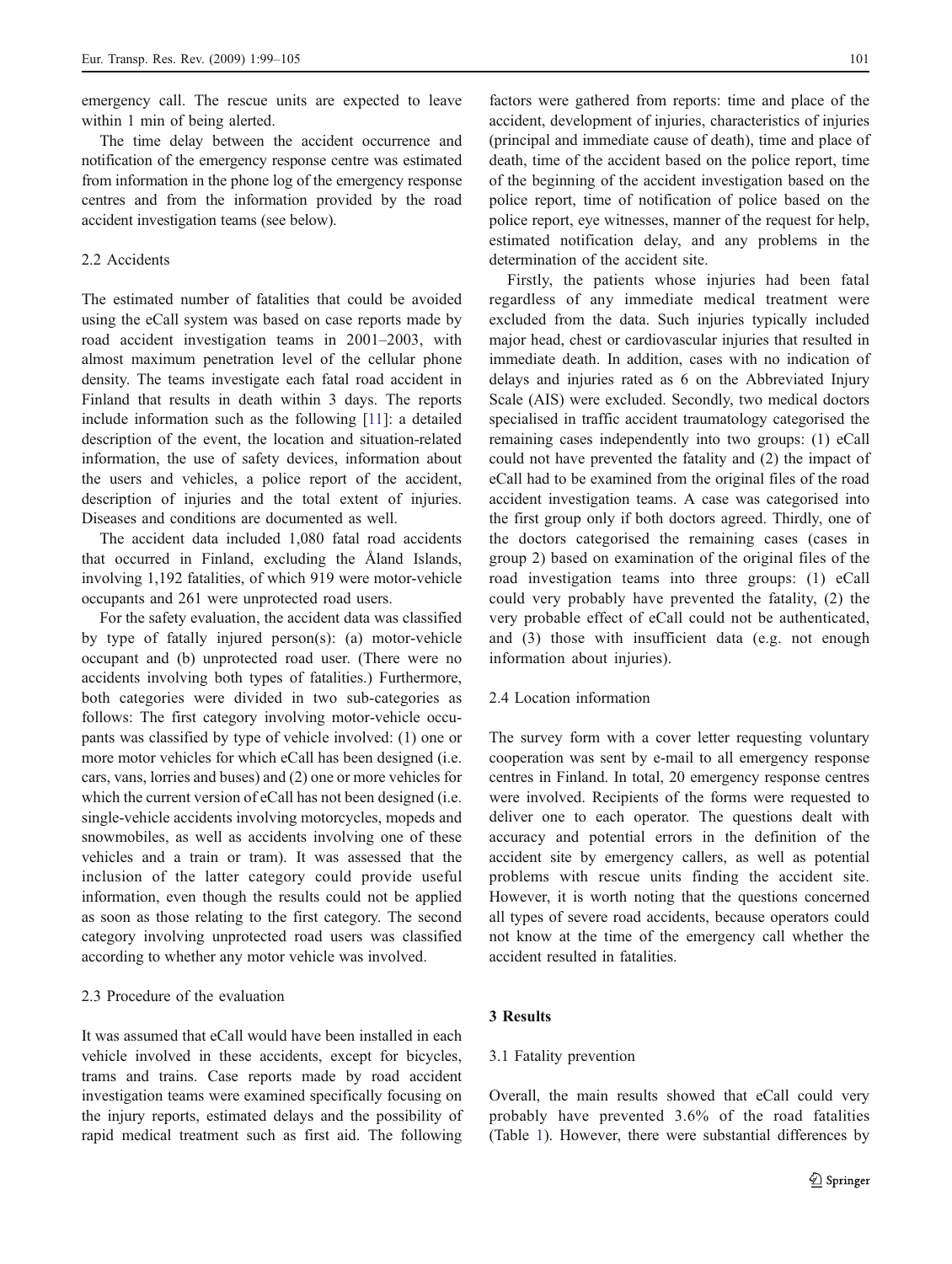<span id="page-3-0"></span>

| <b>Table 1</b> Effects of eCall on the number of fatalities |
|-------------------------------------------------------------|
|-------------------------------------------------------------|

| Effect                                              | Motor vehicle occupants (N)      |                                      | Unprotected road users $(N)$ |                                 | Overall $(N)$       |
|-----------------------------------------------------|----------------------------------|--------------------------------------|------------------------------|---------------------------------|---------------------|
|                                                     | eCall<br>designed<br>for vehicle | eCall not<br>designed<br>for vehicle | Motor<br>vehicle<br>involved | No motor<br>vehicle<br>involved |                     |
| Very probable prevention                            | $4.4\%$ (39)                     | $10.8\%$ (4)                         | $0.0\%$ (0)                  | $0.0\%$ (0)                     | $3.6\%$ (43)        |
| Very probable prevention could not be authenticated | 94.2% (831)                      | $86.5\%$ (32)                        | $100.0\%$ (233)              | $100.0\%$ (28)                  | $95.2\%$ (1,124)    |
| Insufficient data                                   | $1.4\%$ (12)                     | $2.7\%$ (1)                          | $0.0\%$ (0)                  | 0.0(0)                          | $1.1\%$ (13)        |
| Total                                               | 100.0% (882)                     | $100.0\%$ (37)                       | $100.0\%$ (233)              | $100.0\%$ (28)                  | $100.0\%$ $(1,180)$ |

accident type. The system would have been most effective in accidents involving vehicles for which eCall is not designed (i.e. motorcycles, mopeds etc.), followed by accidents involving vehicles for which eCall is designed (i.e. cars, vans, lorries and buses). The very probable effect of eCall could not be authenticated for any fatality resulting from the accidents involving unprotected road users. The proportion of single-vehicle accidents was high among accidents involving vehicles for which the system is not designed.

In addition to the very probable effect of eCall, it was ascertained that there were cases where the system might possibly have prevented the fatality. This proportion was approximately 5% for motor-vehicle occupants and 1% for unprotected road users, which means that the upper limit of the estimate would be roughly 8%  $(3.6\% + [(882 + 37) * 5\% +$  $(233 + 28) * 1\frac{1}{6}$  / 1, 180 = 7.7%). Consequently, these findings suggest that eCall could have prevented approximately 4–8% of the road fatalities that occurred in Finland during 2001–2003.

Fatalities that could probably have been prevented by eCall typically included the following types of injuries: Firstly hypoxia, frequently caused by drowning. There were cases in which a vehicle had overturned in shallow water or had driven directly into water and passengers were not able to exit the vehicle. Secondly, there were cases involving alcoholic abuse in which an occupant died because the passengers (with or without trauma) were so drunk that they were asleep or unable to recognise the gravity of the situation. Thirdly, sometimes there was no trauma that would have caused death, had help been available within a reasonable time. These cases included fractures to the ribs with slowly proceeding haematoma, and mild initial brain contusions in combination with breathing difficulties, leading to severe brain oedema. Many of the deceased people had had mild heart ischemia or non-traumatic brain bleeding or another severe disease. Finally, there were severe medical attacks in rural areas. It was assessed that in those accidents the occupant could have used a manual emergency button at the first onset of symptoms. In all cases, only those with close enough and realistic treatment resources were included.

#### 3.2 Notification delays

Table 2 shows the estimates for delay between accident occurrence and notification of the emergency response centre.

Overall, more than 80% of emergency calls were made within 5 min of the accident occurrence. However, in  $13\%$ of cases the emergency call had been made 5–30 min after the accident occurrence, and in roughly 3% of cases more than 30 min after the accident occurrence. Long delays seem especially typical of accidents involving occupant fatalities in motor vehicles not designed for eCall, with a high proportion of single-vehicle accidents and animal collisions, followed by those involving unprotected road-

Table 2 Notification delays of fatal road accidents

| Delay                | Accidents involving motor vehicle occupant<br>fatality $(N)$ |                                   | Accidents involving unprotected road user<br>fatality $(N)$ | Overall $(N)$                |              |
|----------------------|--------------------------------------------------------------|-----------------------------------|-------------------------------------------------------------|------------------------------|--------------|
|                      | eCall designed<br>for vehicle                                | eCall not designed<br>for vehicle | Motor vehicle<br>involved                                   | No motor vehicle<br>involved |              |
| Less than 5 minutes  | 79.8% (579)                                                  | $70.8\%$ (17)                     | 97.3% (215)                                                 | $77.2\%$ (21)                | 83.4% (832)  |
| 5 to 30 minutes      | 17.0% (123)                                                  | $4.2\%$ (1)                       | $1.8\%$ (4)                                                 | $11.7\%$ (3)                 | 13.2% (131)  |
| More than 30 minutes | $3.2\%$ (23)                                                 | $25.0\%$ (6)                      | $0.9\%$ (2)                                                 | $11.1\%$ (3)                 | $3.4\%$ (34) |
| Total                | $100.0\%$ (725)                                              | $100.0\%$ (24)                    | $100.0\%$ (221)                                             | $100.0\%$ (27)               | 100.0% (997) |
|                      |                                                              |                                   |                                                             |                              |              |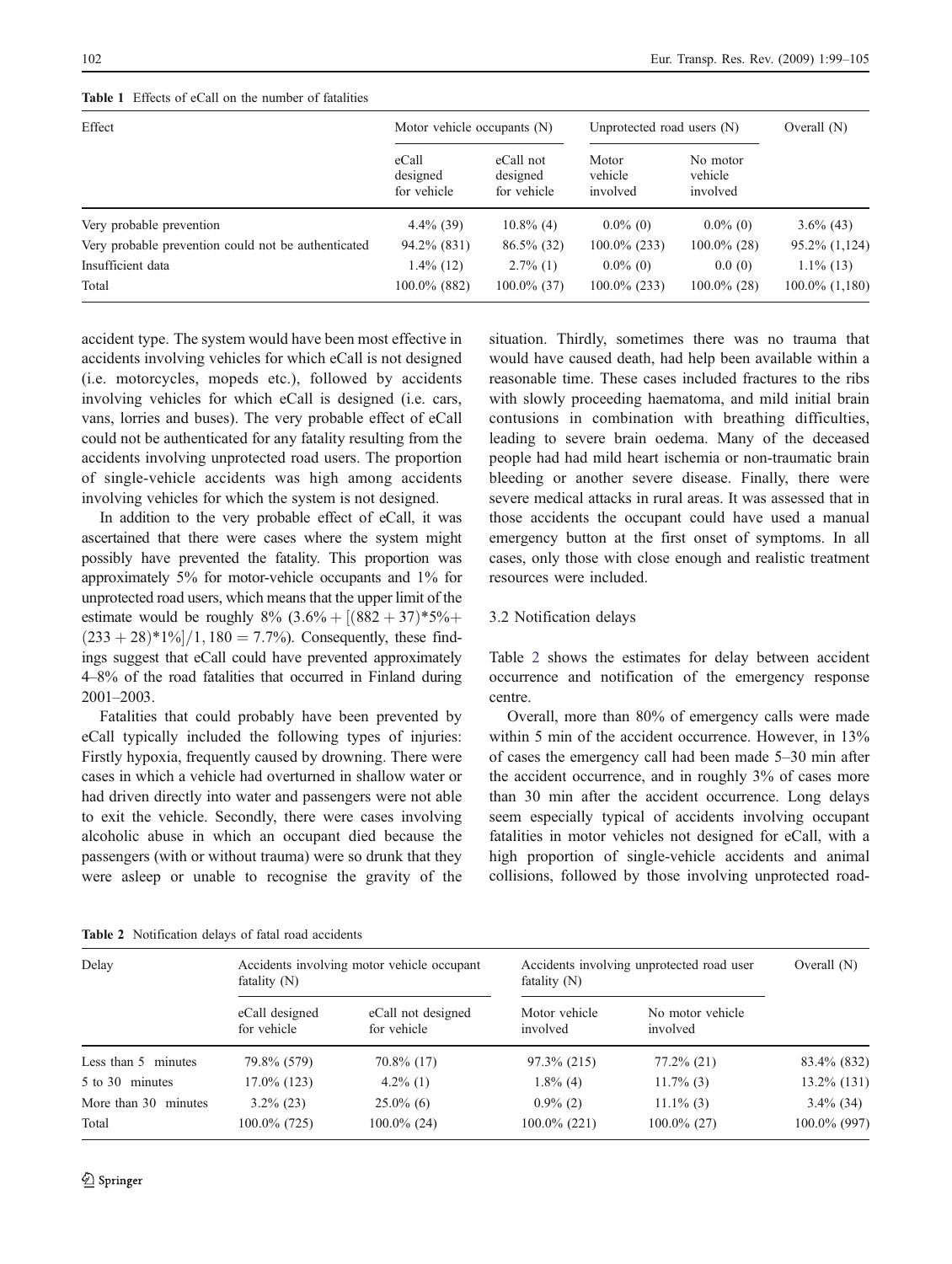Table 3 Delays longer than 5 min by average daily traffic volume, time of day and accident type

|                              | Percentage of delays longer than 5<br>minutes |  |  |  |  |
|------------------------------|-----------------------------------------------|--|--|--|--|
| Average daily traffic volume |                                               |  |  |  |  |
| more than $10,000$           | 0                                             |  |  |  |  |
| $5,000 - 10,000$             | $\mathfrak{D}$                                |  |  |  |  |
| 2,000-4,999                  | 10                                            |  |  |  |  |
| $500 - 1,999$                | 21                                            |  |  |  |  |
| Fewer than 500               | 29                                            |  |  |  |  |
| Time of day                  |                                               |  |  |  |  |
| 23:00-04:59                  | 43                                            |  |  |  |  |
| $05:00 - 22:59$              | 10                                            |  |  |  |  |
| Accident type                |                                               |  |  |  |  |
| Single-vehicle<br>accidents  | 36                                            |  |  |  |  |
| Accidents with animal        | 35                                            |  |  |  |  |
| Other accidents              | 5                                             |  |  |  |  |

user fatalities and no four-wheel vehicle. Overall, the results suggest that eCall would decrease the notification delay in approximately 30% of fatal accidents.

Longer notification delays occurred more frequently on less trafficked roads, at night and in single-vehicle accidents, followed by accidents with animals (Table 3).

#### 3.3 Location information

In total, of the survey forms sent to the emergency response centres 181 were returned, representing 18 of the 20 emergency response centres in Finland. The number of forms completed by individual emergency response centres ranged from two to 20.

The results showed that emergency callers frequently cannot locate the site of the road accident accurately or that they even mislocate the site (Fig. 1). There are also problems finding the accident scene, although these problems occur less frequently than when emergency callers provide inaccurate or insufficient information. Overall, the results suggest that systems such as eCall could improve the location information, and thereby speed up the arrival of rescue units, to an even greater extent than expected on the basis of a decrease in notification delays.

## 4 Discussion

This study was designed to conduct an in-depth evaluation of the potential safety effects of the eCall system. Specifically, the evaluation was based on in-depth studies of fatal road accidents that occurred in Finland during the period 2001– 2003, and it was carried out prior to the implementation of

| Fig. 1 Assessments by<br>operators of the received                                                                                                 | ■ Always/quite often                                                                                                                   | $\Box$ Sometimes         |  |
|----------------------------------------------------------------------------------------------------------------------------------------------------|----------------------------------------------------------------------------------------------------------------------------------------|--------------------------|--|
| location information, requested<br>additional information, and<br>frequency of delays (scale:<br>always, quite often, sometimes,<br>seldom, never) | How frequently can a caller not locate the<br>accident site sufficiently? (N=181)                                                      | 53% (95)<br>37% (67)     |  |
|                                                                                                                                                    | How frequently does a caller mislocate the<br>accident? (N=181)                                                                        | 59% (106)<br>7% (13)     |  |
|                                                                                                                                                    | How frequently do the rescue units request<br>additional location information while driving<br>to the scene of accident? $(N=181)$     | 36% (65)<br>56% (101)    |  |
|                                                                                                                                                    | How frequently do the rescue units get lost<br>because of insuffient or incorrect location<br>information? (N=180)                     | $21\%$ (37)<br>$2\%$ (3) |  |
|                                                                                                                                                    | How frequently are there delays in arrival at<br>the accident site because of insuffient or<br>incorrect location information? (N=179) | 30% (54)<br>$4\%$ (7)    |  |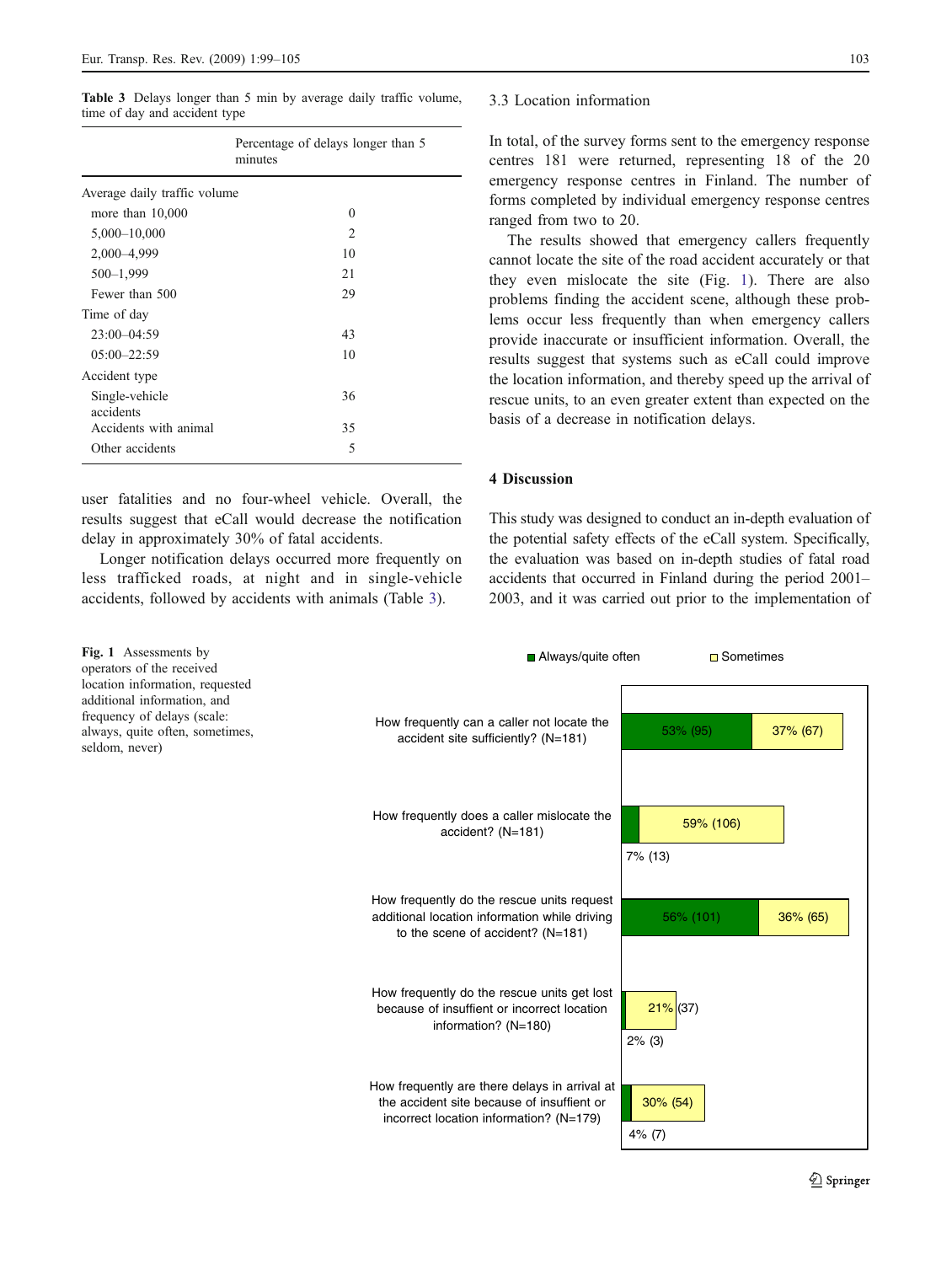<span id="page-5-0"></span>eCall (ex-ante evaluation). In addition, we assessed the effects of the system on notification delays and the effects of real-time information about the accident location.

The main finding showed that eCall could very probably have prevented 3.6% of the road fatalities investigated. The most substantial safety benefits could be gained in accidents in which there were occupant fatalities involving motor vehicles for which the system is designed (i.e. cars, vans, lorries and buses). Moreover, the results showed that—in relative terms the system would have been even more effective in accidents involving vehicles for which the system is not designed (i.e. motorcycles and mopeds etc.). The proportion of singlevehicle accidents was high among those accidents. No very probable safety effect was found on the fatalities resulting from accidents involving unprotected road users. In addition, it was assessed that the total preventive effect of eCall on road fatalities would have been roughly 4–8% if possibly preventable fatalities were taken into account.

The magnitude of the obtained effect was very close to the results obtained earlier. Given the differences in research methods, as well as in local road accident profiles, road networks and rescue procedures, it is not possible to analyse the differences in greater detail. However, the results of this study are assumed to be reliable because of the detailed analysis of all fatal road accidents that occurred in Finland over a period of 3 years and the fact that only a minimal proportion of cases had insufficient data. The results can be expected to be valid for similar countries as Finland (sparsely populated with long distances, high level of rescue service, low average annual daily traffic on motorways/main roads/secondary roads, and medium level of traffic management). For densely populated countries the effects are expected to be somewhat smaller.

The results showed that eCall has the greatest potential to save lives in cases where the emergency call would, with no eCall, be made more than 5 min after the accident. Consequently, eCall (equipped with accurate location information such as Global Positioning System, GPS) is expected to have the most substantial effects on minor rural roads, at night-time, and in off-peak traffic.

The answers of operators in the emergency response centres showed that the accident location is sometimes mislocated by the emergency caller, and that quite often the rescue units ask for additional information. eCall could provide accurate location information so that these sorts of problems can be avoided in the future, and rescue operations could proceed faster than is currently the case if caller is located based on the approximate location of the cellular phone. Because the percentage of long delays was substantial in accidents involving only vehicles for which the current system is not designed, it is suggested that eCall for motorcycles, mopeds etc. should be introduced as soon as possible. It seems obvious that the benefits of doing so would be remarkable if the reliability of the system were the same as, or better than, that for four-wheelers.

The effects of eCall depend on the penetration rate of the system (not investigated in this study). For example, if only 50% of the vehicles were equipped with eCall, the benefits would be lower than estimated in this study. However, the benefits do not decrease in linear relation to penetration rate, as in multi-vehicle accidents it is not necessary to have the system in each vehicle. Overall, further research should address these issues.

A comparison with the results of Brodsky [[5\]](#page-6-0) shows that the delays reported in the present study were much shorter. It is assumed that the difference is due mainly to the much higher penetration of cellular phones compared with the early 1990s.

In accidents involving a four-wheel motor vehicle and an unprotected road user, the notification delays were shorter than in multi-vehicle accidents. In other words, there is not a great deal of scope for eCall to shorten the delay. However, it is assumed that there might be some benefits in terms of improved location information, as the driver could generate a manual emergency call that is much easier than giving specific location information while in shock from the accident. Overall, the responses of the operators showed that eCall can improve the location information, as the information provided by emergency callers is frequently imperfect. This finding is in line with many other evaluations (e.g. [[14\]](#page-6-0)).

In conclusion, on the basis of the main findings of this study, the eCall system is recommended for immediate and widespread implementation in Finland. The measure is more effective than many other road-safety measures. In addition, there is usually no interaction with other measures, which implies that the effectiveness of eCall remains dependent solely on the number of severe road accidents. Finally, implementation of the system has the strong support of Finnish drivers [\[19\]](#page-6-0).

Acknowledgements Appreciation is extended to the Ministry of Transport and Communications Finland, the Finnish Motor Insurers' Centre and the Emergency Response Centre Administration for support of this research through the AINO programme. The authors wish to thank the following persons and institutes for their assistance with this research: Anu Lamberg and Seppo Öörni of the Ministry of Transport and Communications Finland, Mikko Jääskeläinen of the Ministry of the Interior, Pekka Sulander of the Finnish Motor Insurers' Centre, Timo Ernvall of the Helsinki University of Technology, and Risto Kulmala of the Technical Research Centre of Finland.

## References

1. Abele J, Kerlen C, Krueger S, Baum H, Geißler T, Grawenhoff S, Schneider J, Schulz WH (2005) Exploratory study on the potential socio-economic impact of the introduction of intelligent safety systems